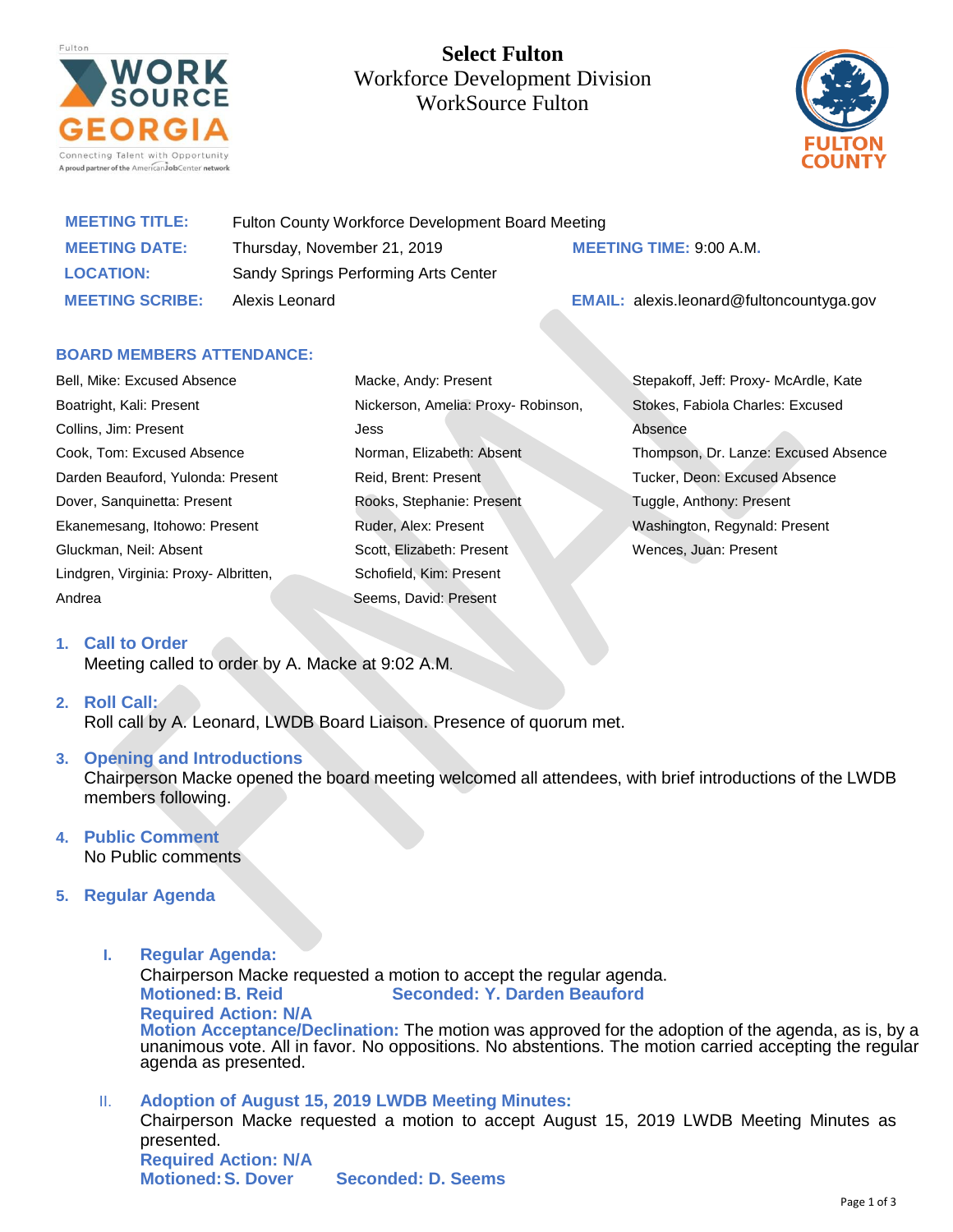**Motion Acceptance/Declination:** The motion was approved for the adoption of meeting minutes, as is, by a unanimous vote. All in favor. No oppositions. No abstentions. The motion carried accepting the August 15, 2019 LWDB Meeting Minutes as presented.

# **6. Committee Reports and Recommendations**

#### Board Visibility & Development Committee:

Board Visibility & Development Committee did not meet. No report.

### Performance & Accountability Committee:

S. Rooks, Chairperson of the Performance & Accountability Committee, provided the committee report. The Performance & Accountability Committee was to review and recommend the re-adoption of the One-Stop Certification criteria based on the State Workforce Development Board's criteria. The review has been delayed as the State has not formally provided the term changes. Upon receipt, the Performance and Accountability Committee will reconvene to move forward with the review.

### Youth Standing Committee:

Y. Darden- Beauford, Chairperson of Youth Standing Committee, provided the committee report. The Youth Committee visited the Youth Center and was able to meet with ResCare to discuss the services provided to youth program participants. GED, Work Experience, and Job Readiness Workshop are readily available, but Individual Training Accounts (I.T.A.s) are not currently offered under the youth services. I.T.A.s provide the opportunity for youth to receive post-secondary certifications and degrees utilizing W.I.O.A. funds. I.T.A.s are a part of the funding mechanisms in place, and implementation would only require a reallocation of the Youth Budget. The Finance Committee will review to verify the funds in place. The addition of I.T.A.s will allow for opportunities to service a variety of youth as well as expend youth funds. ResCare and the Workforce staff have already begun discussion of implementation and will continue to develop a plan of action.

# Finance Committee Report:

B. Reid, Chairperson of the Finance Committee, provided the committee report. The Finance Committee met to review WorkSource Fulton's finances. As of now, we are on track to expend the grant funds this year. See the packet for data. Beginning in January, the Finance Committee will implement a formal and structured budgeting process. This will allow for thoughtful strategic planning. Updates will be provided as progress is made.

### **7. Executive Committee Report**

Chairperson Macke presented the Executive Committee report. The Executive Committee met to review two voting items: Implementation of the Strategic Committee/ Removal of Board Visibility and Development Committee and 2020 Meeting Dates. A copy of each was provided to LWDB members for review.

### **Bylaw Amendment- Strategy Committee:**

The Board Visibility and Development Committee was originally structured to assist with the recruitment of Board Members. The C.L.E.O. has handled the function of recruiting an engaged board, therefore the function is no longer solely the responsibility of the L.W.D.B. The Strategy Committee would broadly identify what is being done within our footprint and identify how the Fulton Workforce Board can best partner with other organizations. Amelia Nickerson has agreed to lead the committee should the board approve. The Executive Committee recommends the Strategy Committee to replace the Board Visibility and Development Committee.

# **Required Action:** No further action required

#### **Motioned:K. Boatright Seconded: S. Dover**

**Motion Acceptance/Declination:** The motion was approved to accept the standing of the Strategy Committee as a replacement of the Board Visibility and Development Committee by a unanimous vote. All in favor. No oppositions. No abstentions. The motion carried accepting the standing of the Strategy Committee.